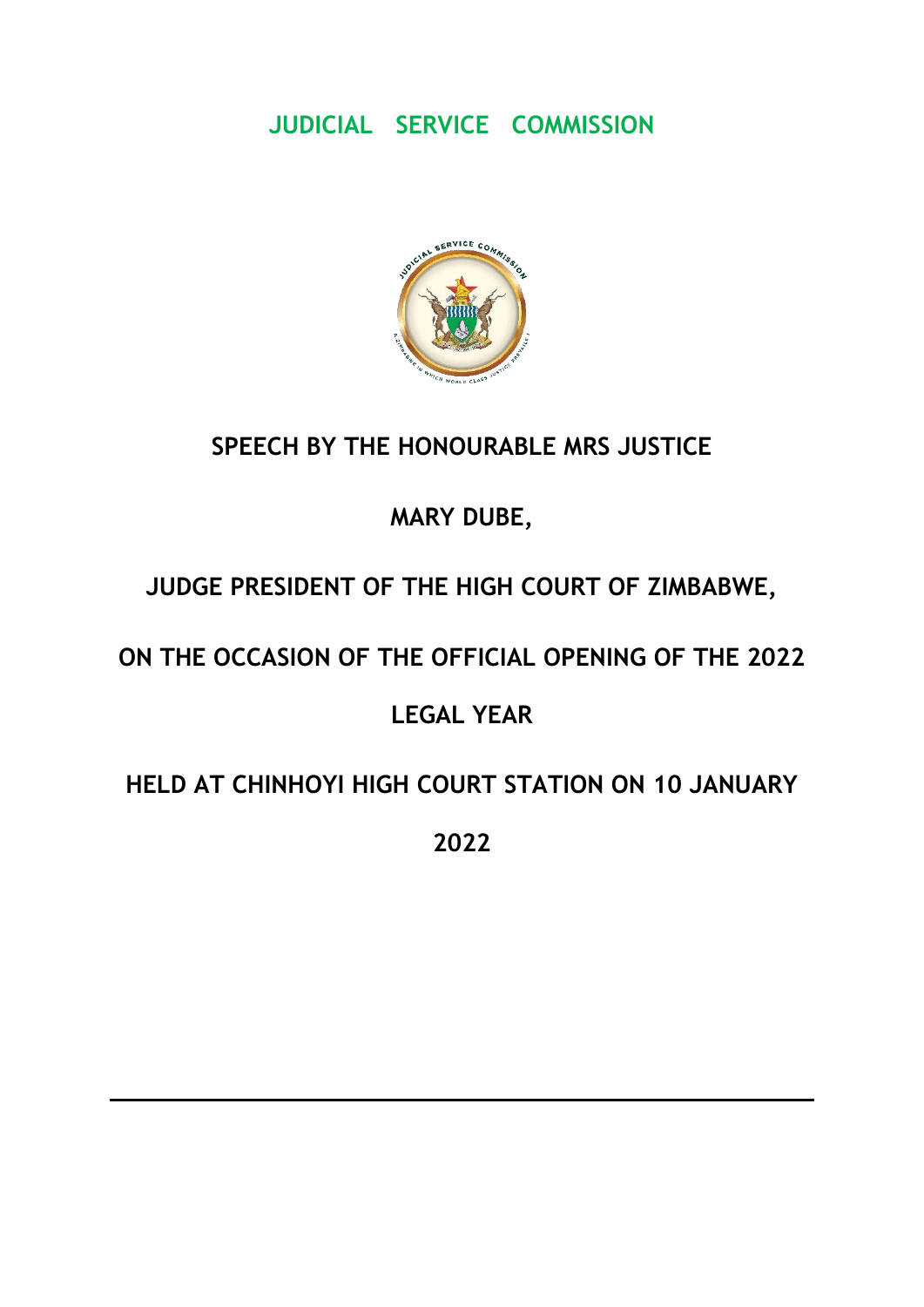MR TSORAI AND MR MABHAUDI, allow me to recognise the following dignitaries:

#### **SALUTATIONS**

**1. DISTINGUISHED GUESTS, LADIES AND GENTLEMEN,** it is my pleasure to welcome you all to this occasion which marks the official opening of the 2022 legal year. As I speak, the Honourable Chief Justice of Zimbabwe is presiding over a similar event in Harare whilst the Deputy Chief Justice, Justice Garwe and Justice Makarau are presiding over similar events in Bulawayo, Masvingo and Mutare respectively. The event has become an important and permanent feature on our legal calendar, and a first at Chinhoyi High Court, whereat the Judiciary takes stock of past achievements as well as charting the way forward.

2. This year's theme is — "**USE OF TECHNOLOGY TO ENHANCE EFFICIENCY AND THE RULE OF LAW IN THE JUDICIARY.**" The theme dovetails with the imminent launch of the Integrated Electronic Case Management System in the Constitutional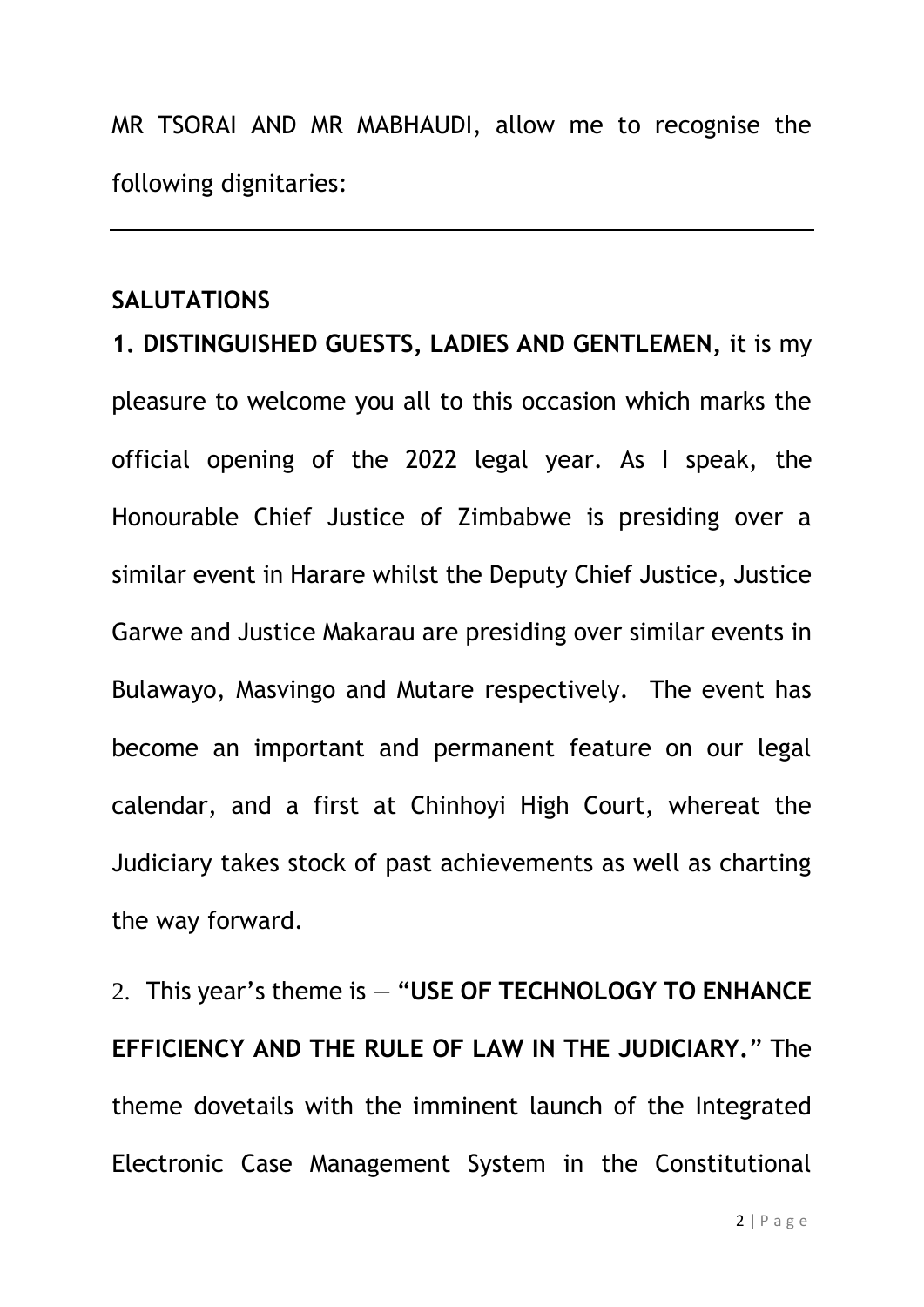Court, Supreme Court, and Commercial Court Division of the High Court.

3. This High Court station was officially opened by His Excellency the President of the Republic of Zimbabwe, the Honourable Dr. E.D Mnangagwa on 3 September 2021. This was in furtherance of our thrust to decentralize the High Court in order to enhance access to justice. It has however operated with registry staff since its opening. Honourable Mrs Justice Muzofa was deployed by the Judicial Service Commission to the station with effect from 1 January 2022 as the pioneer judge and on a permanent basis. High Court Chinhoyi shall be commencing court sittings in this judicial term from today. Thus, the High Court here has been operational for a period of only four months.

**4. DISTINGUISHED GUESTS, LADIES AND GENTLEMEN,** the courthouse is an edifice in its own right. The multi-disciplinary building, contains a couple of storeys, the Magistrates' Court, the High Court and the Sheriff of the High Court. It is fitted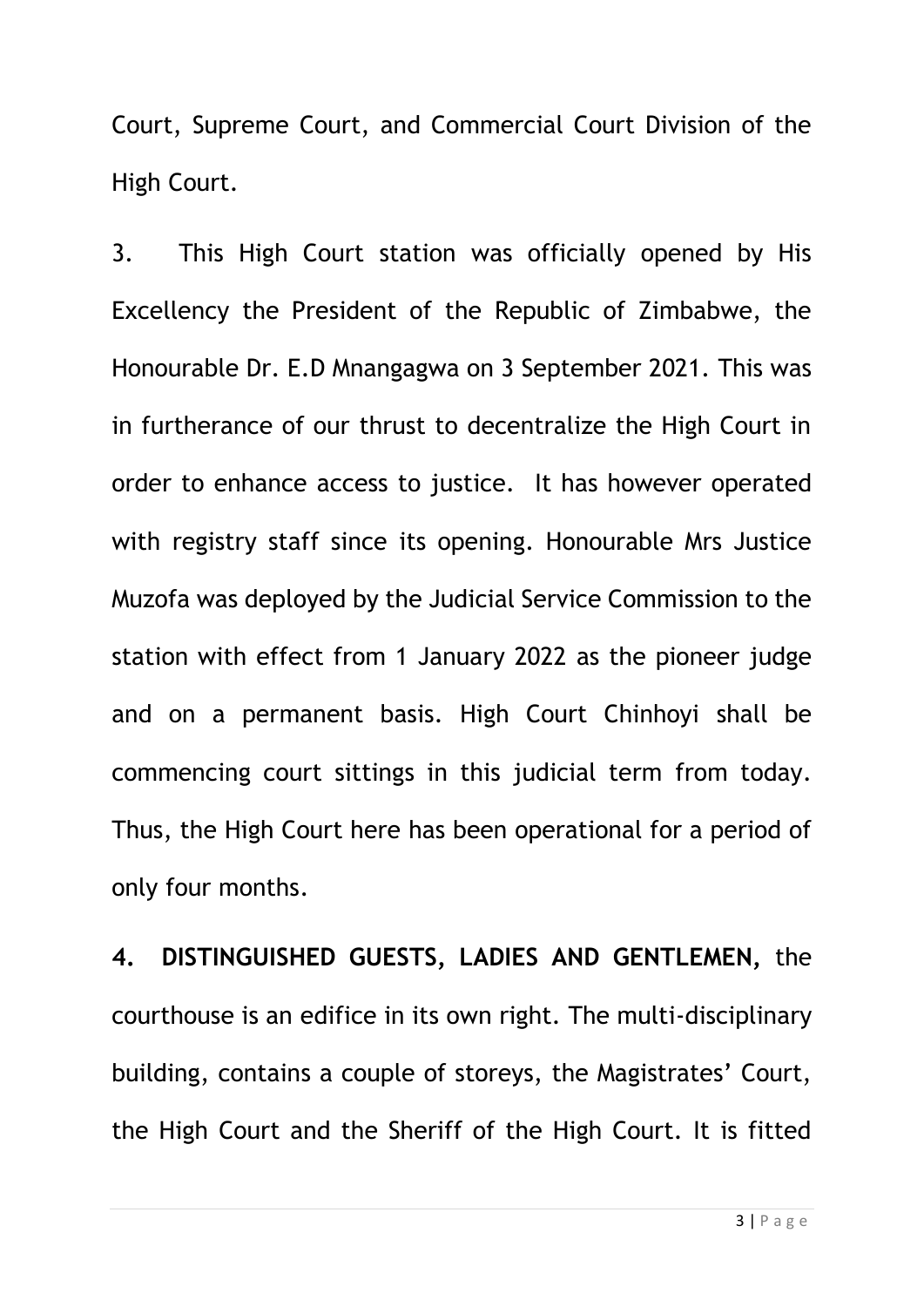with customised equipment and furniture of superior quality, including modern technology for conducting virtual court hearings. The courthouse epitomises the direction which we want to take as the JSC in providing clean halls of justice for the people of Zimbabwe.

5. The previous two years (2020 and 2021) have seen a hiatus in our operations due to the coronavirus (COVID-19) that has ravaged many nations globally and did not spare us either. lts attendant devastating effects have caused massive disruptions in our court sittings. As you recall, the nation was put on lockdown as authorities sought to contain the spread of the deadly virus. There were a series of start-stops to our court sittings and adjudication of matters was disrupted. Cumulatively, the courts lost six (6) months of court operations as nothing was happening in the courts except for new cases and urgent matters.

6. The Honourable Chief Justice issued practice directions that made sure that we adapted to the new normal by rationalising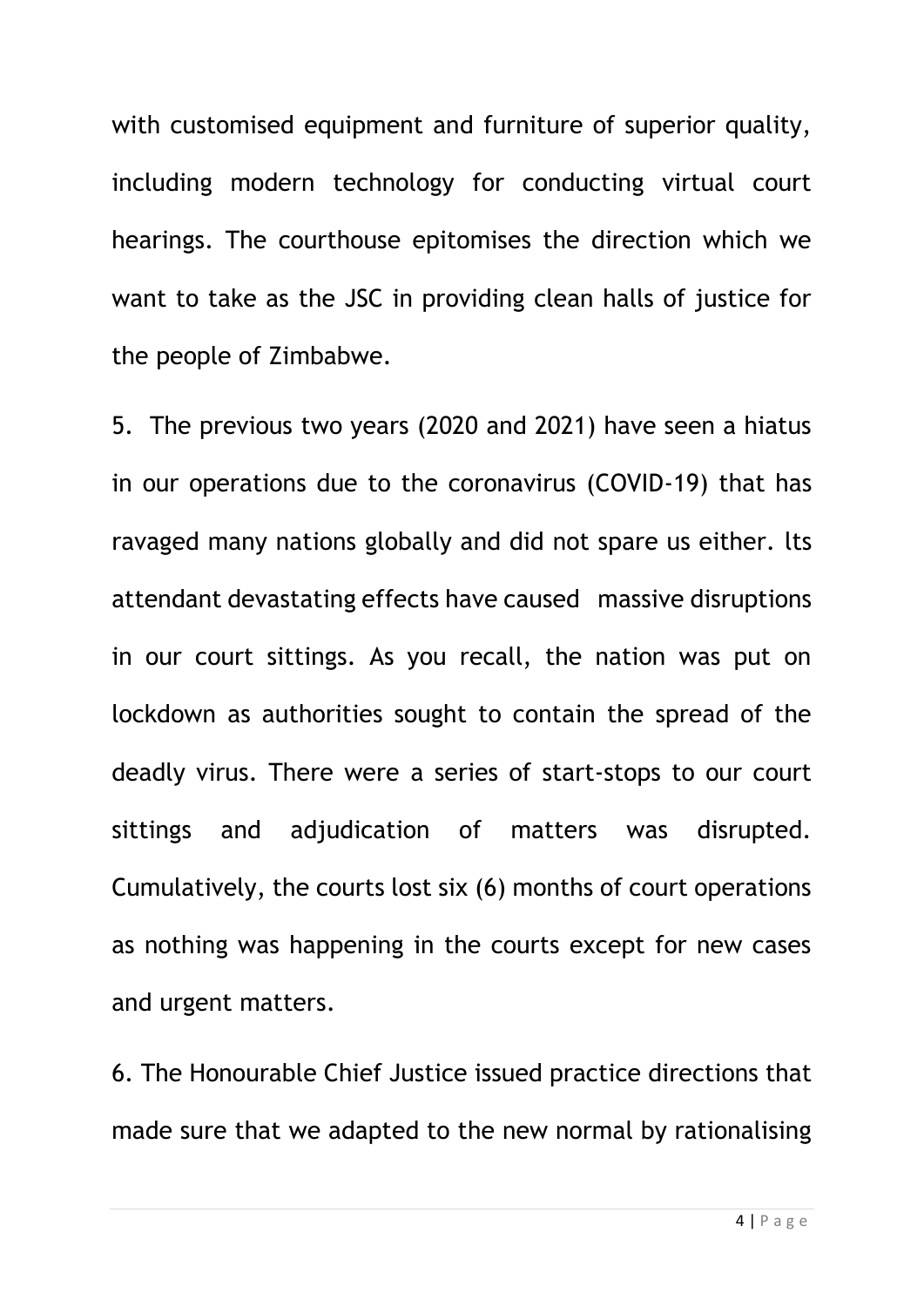our operations to avoid a total shutdown. This saw our Honourable Judges deciding some matters in chambers and interactions were limited to virtual sittings.

7. Similarly, the registry held its meetings virtually to limit physical contact. I would like to take this opportunity to thank all the Honourable Judges who in the midst of the pandemic, had to deal with an increased number of matters that had been rolled over from the preceding terms. They did so with dedication and efficiency as the backlog was reduced significantly.

8. Whilst we are celebrating the manoeuvres that the Honourable Judges and support staff made to ensure that the backlog was kept in check, the COVID-19 pandemic left a trail of sad memories as we lost quite a number of our colleagues. May their departed souls rest in eternal peace.

9. To everyone, the menace of the fourth wave, the Omicron variant, is real, hence I call on you to avoid complacency and adhere to the WHO protocols on the prevention of COVID-19.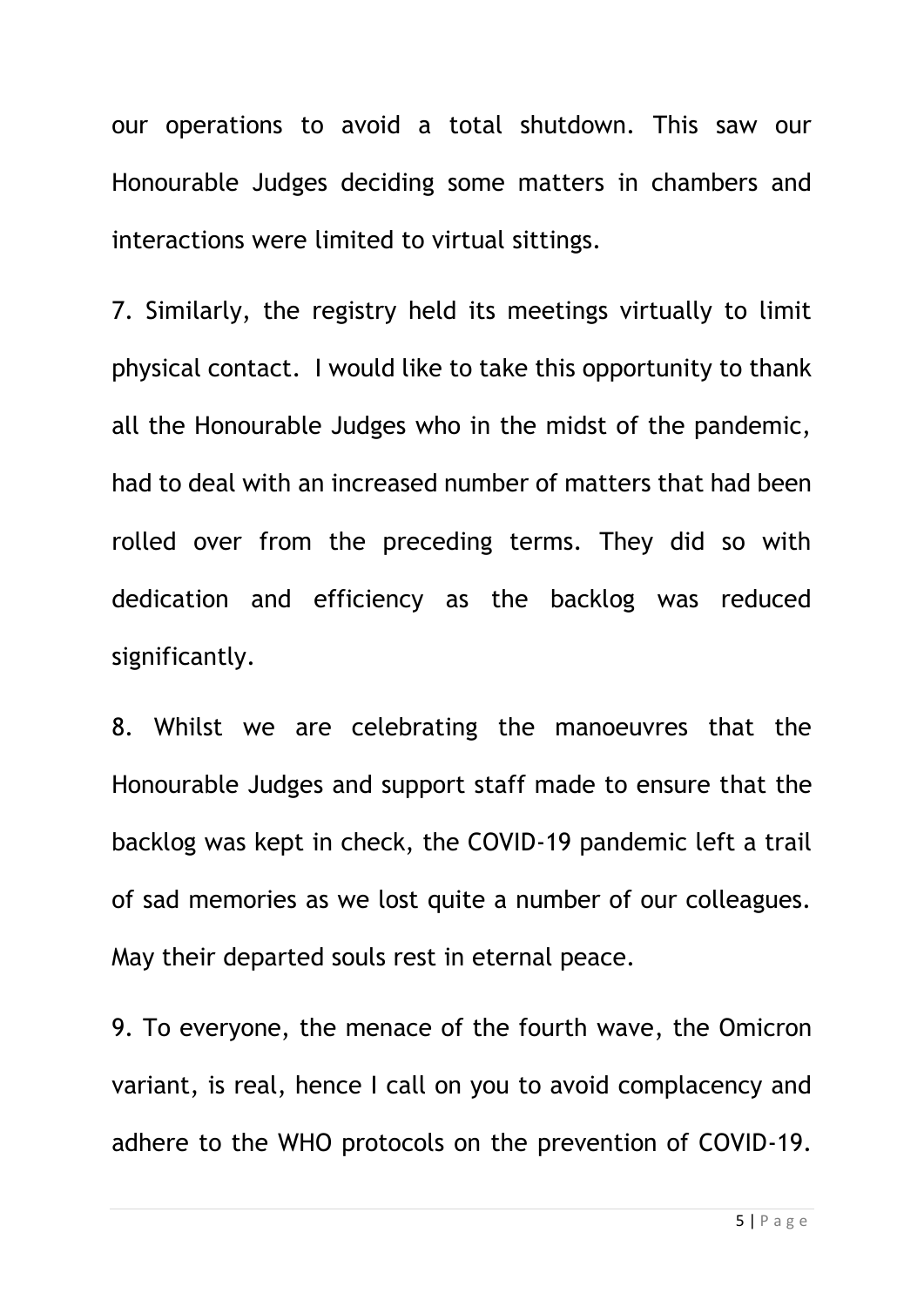Nonetheless it is quite refreshing to note that most of our court stations boast of herd immunity. Most members were fully vaccinated except for a few who have not been able to do so because of medical advice.

#### **JUDICIAL APPOINTMENTS AND COMPLEMENT OF JUDGES**

10. The complement of the High Court was affected by the appointment and elevation of Hon. Mr Justice George Chiweshe JA, the immediate past Judge President of the High Court; Hon. Mr Justice Alphas Chitakunye JA, Hon. Mr Justice Samuel Kudya JA, Hon. Mrs Justice Feliciah Chatukuta JA, Hon. Mr Justice Joseph Musakwa JA and Hon. Mrs Molly Mwayera JA to the Supreme Court as Judges of Appeal. The death of Hon. Phiri J and the removal from office of the then Hon. Ndewere J, saw a reduction of the complement on the High Court bench.

11. Consequently, the Judicial Service Commission conducted public interviews to fill in the gap that was created by the ascension of the six to the Supreme Court bench. The following acquitted themselves commendably during the rigorous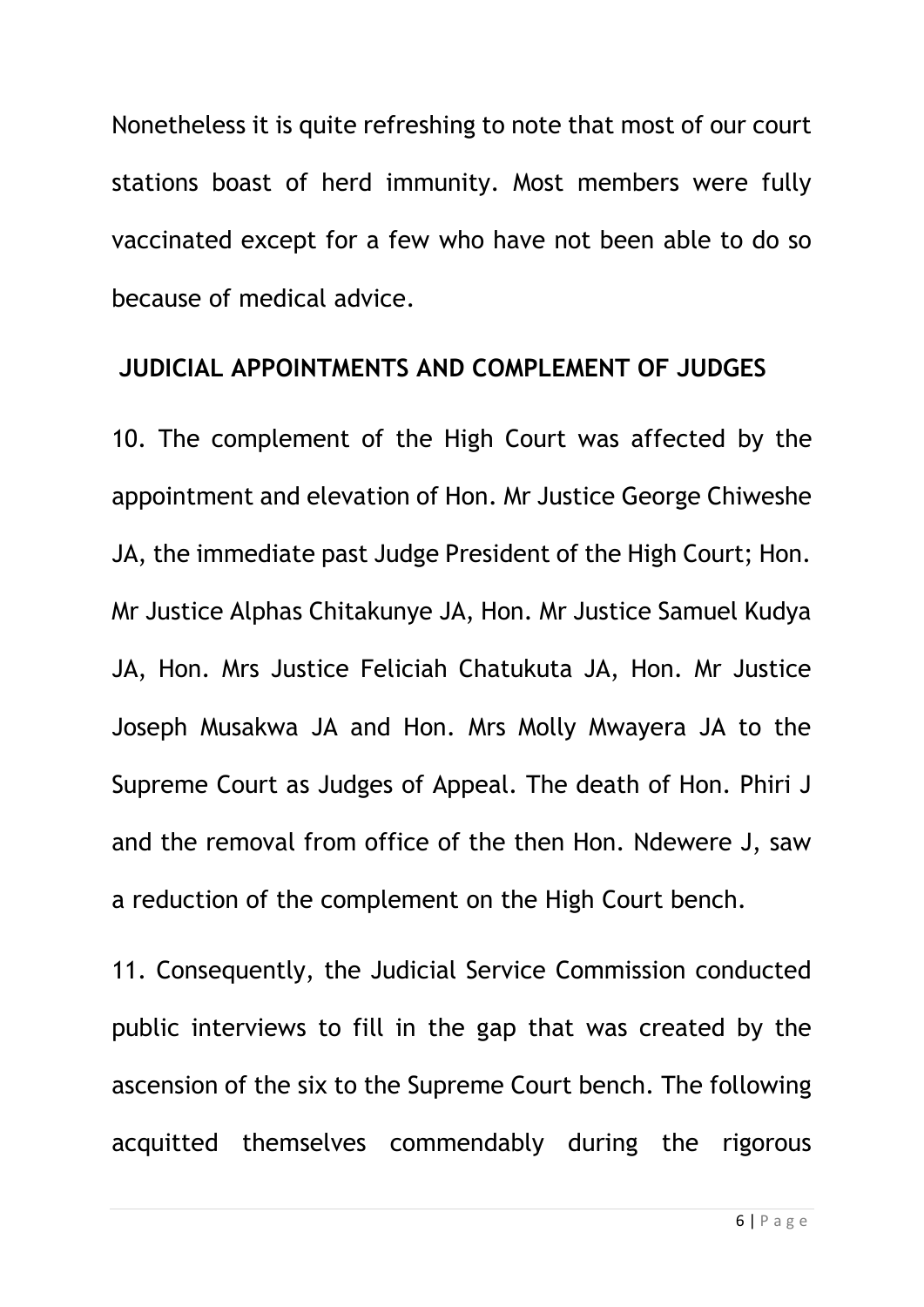interview process and were subsequently sworn in as High Court judges:

Hon. Rodgers Manyangadze J,

Hon. Joseph Chilimbe J,

Hon Kate Catherine Bachi-Mzawazi J,

Hon. Bongani Ndlovu J,

Hon. Samuel Deme J,

Hon. Never Katiyo J,

Hon. Munamato Mutevedzi J,

Hon. Elijah Makomo J and

Hon. Lucie-Annie Chipo Mungwari J.

12. They joined Hon. Gladys Mhuri J, Hon. Fatima Maxwell J and Hon. Emilia Muchawa J who were earlier elevated from the Labour Court to the High Court in accordance with section 180 (4a) of the Constitution of Zimbabwe.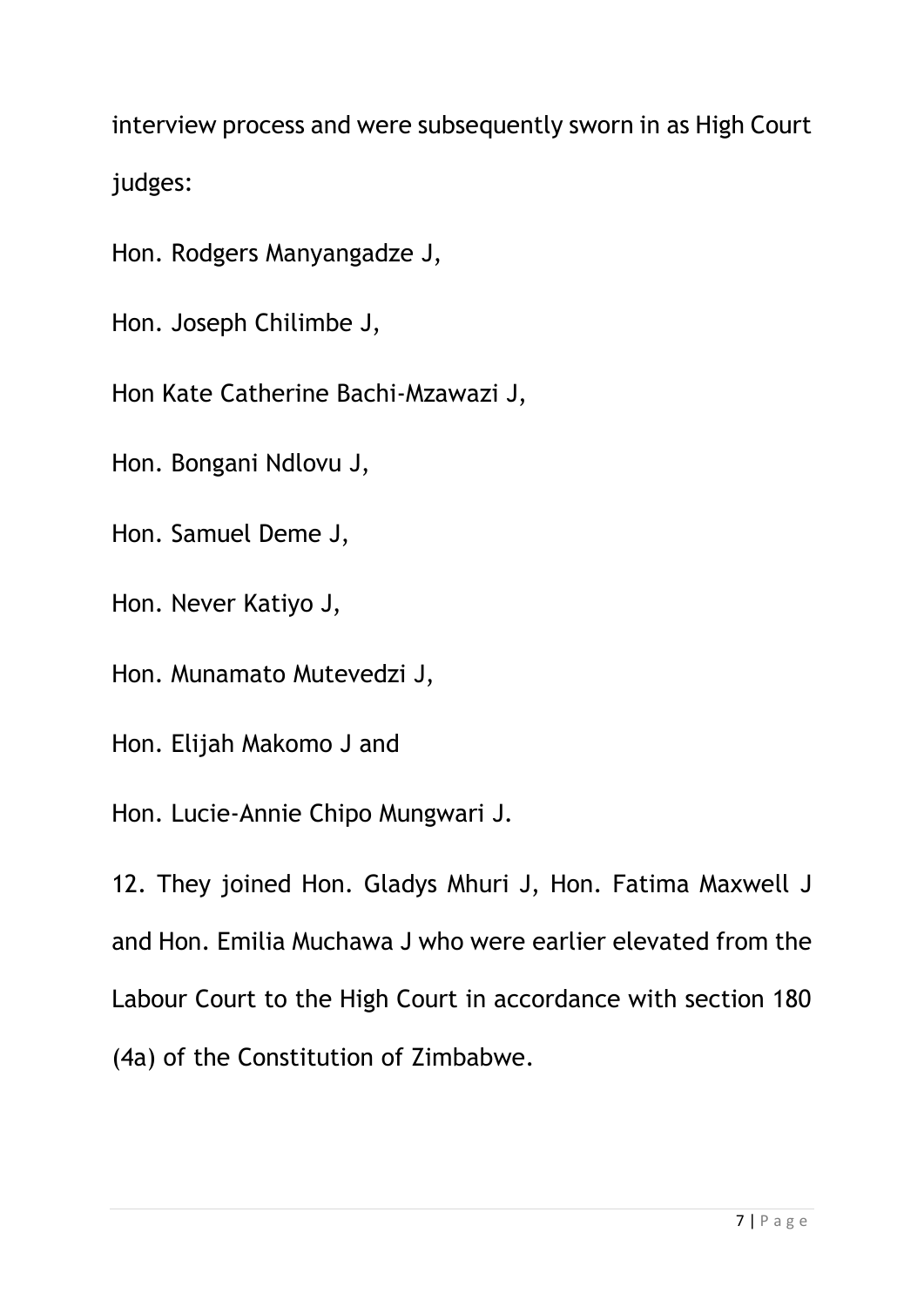13. As it stands the total complement of judges in the High Court now stands at 43 deployed as follows: 30 at Harare, 6 at Bulawayo, 2 at Masvingo, 2 at Mutare, 1 at Chinhoyi, 1 at the Zimbabwe Electoral Commission and 1 at the Zimbabwe Anti-Corruption Commission.

14. My hearty congratulations to the recent appointees. I urge them to live up to the capability they exhibited during the rigorous interviews and subsequent selection.

## **THE INTEGRATED ELECTRONIC CASE MANAGEMENT SYSTEM**

**15. DISTINGUISHED GUESTS, LADIES AND GENTLEMEN**, this year we stand on the precipice of the dawn of a new age as the Judiciary in Zimbabwe starts the process of digitisation of the courts. Over the last two years, the Judicial Service Commission has been sharing with the nation its desire to introduce an integrated electronic case management system for the courts. I am glad to report that the process of digitising the courts is now a reality. The JSC IT team has in the last legal year engaged officials from Synergy International to put into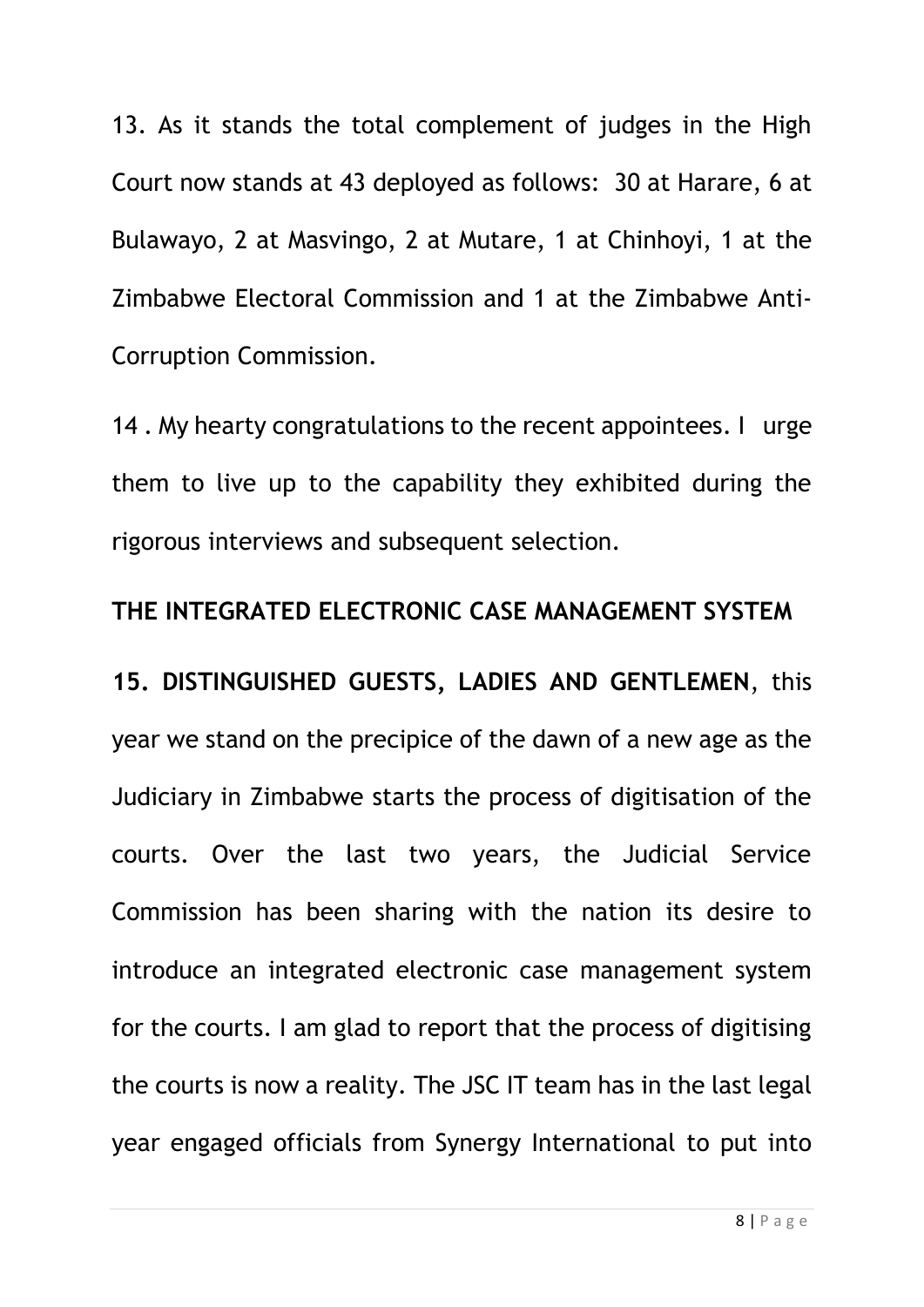place a case management system. We have fully embraced the idea of digitising the courts as we are certain that this is the way forward. It ensures that our courts will become efficient in dispensing justice expeditiously. It is now time for all the other players in the justice delivery sector to embrace this system which has the effect of integrating justice delivery functions thereby ensuring access to justice .

16. In the 2021 Legal Year opening address by the Honourable Chief Justice, the Chief Justice stated that the JSC had consummated the contract for the implementation of the IECMS with an Armenian company  $-$  Synergy International Systems. The first phase of the system will involve the Constitutional Court, the Supreme Court and the Commercial Court Division of the High Court which will be ready for implementation in January 2022. The designing of the system for the three courts is now complete. We have now started the process of testing the system together with the JSC ICT team and officials from Synergy International.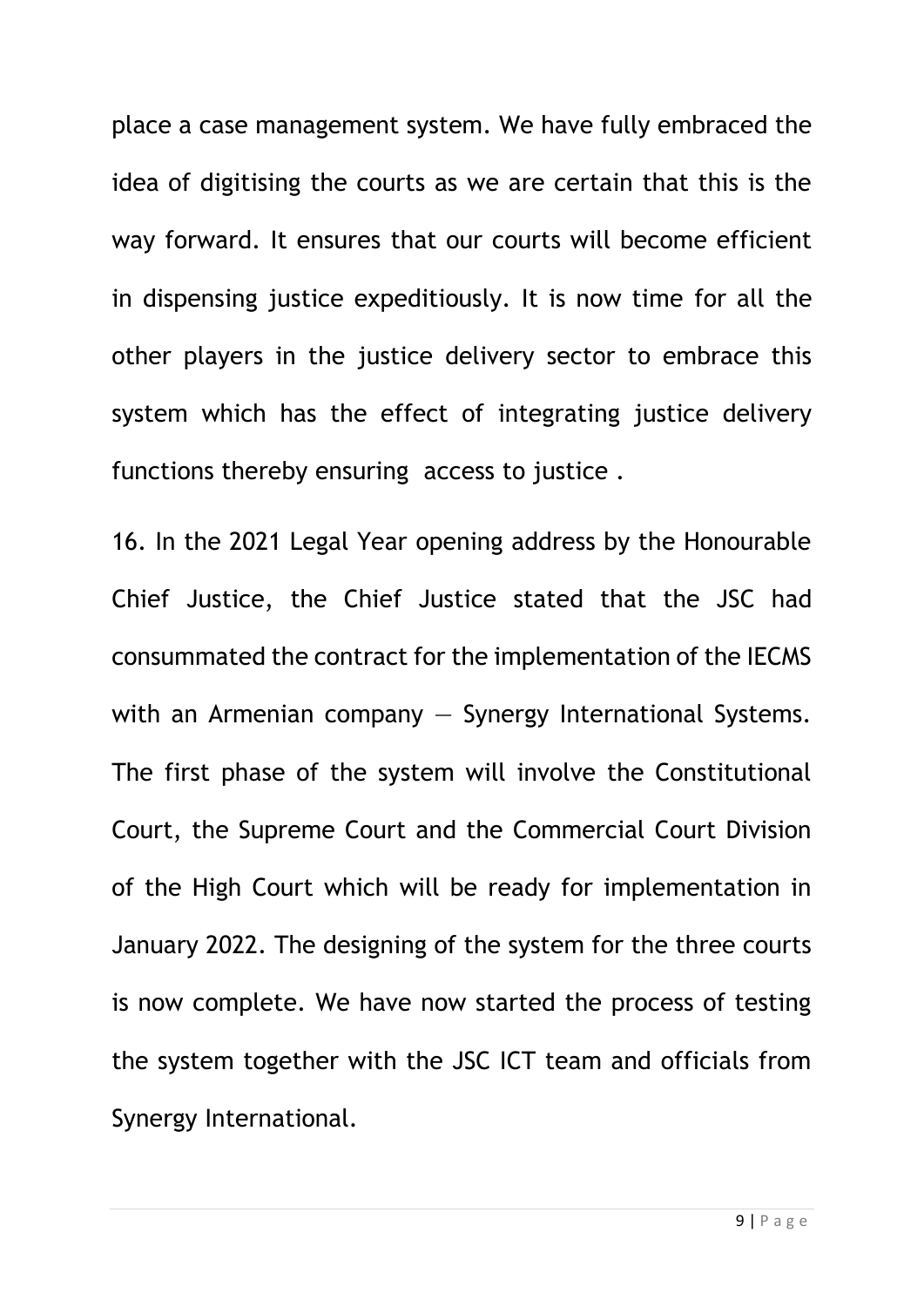17. We were however unable to deploy the system in the respective courts by 1<sup>st</sup> January as promised because of challenges encountered during the course of the year which disrupted our work plans. The delays in deploying and testing the system were occasioned by the various lock downs and restrictions imposed to curb and curtail the spread of COVID-19 between January and July 2021. We have also commenced the procurement process of the DATA CENTRE that will house the entire system. We have been forced to reschedule the date we will launch the system to 1<sup>st</sup> May 2022. The JSC team together with the experts are working flat out to meet this targeted date.

18. The IECMS mostly underpins the use of technology as a measure of enhancing efficiency and the rule of law in the courts. It will be a record management tool that will remove the storage challenges that have been faced by court registries in all the years gone by. In addition to virtual hearings, it will also enable electronic–payments, electronic filing and service as well as end–to–end management of a case life cycle. The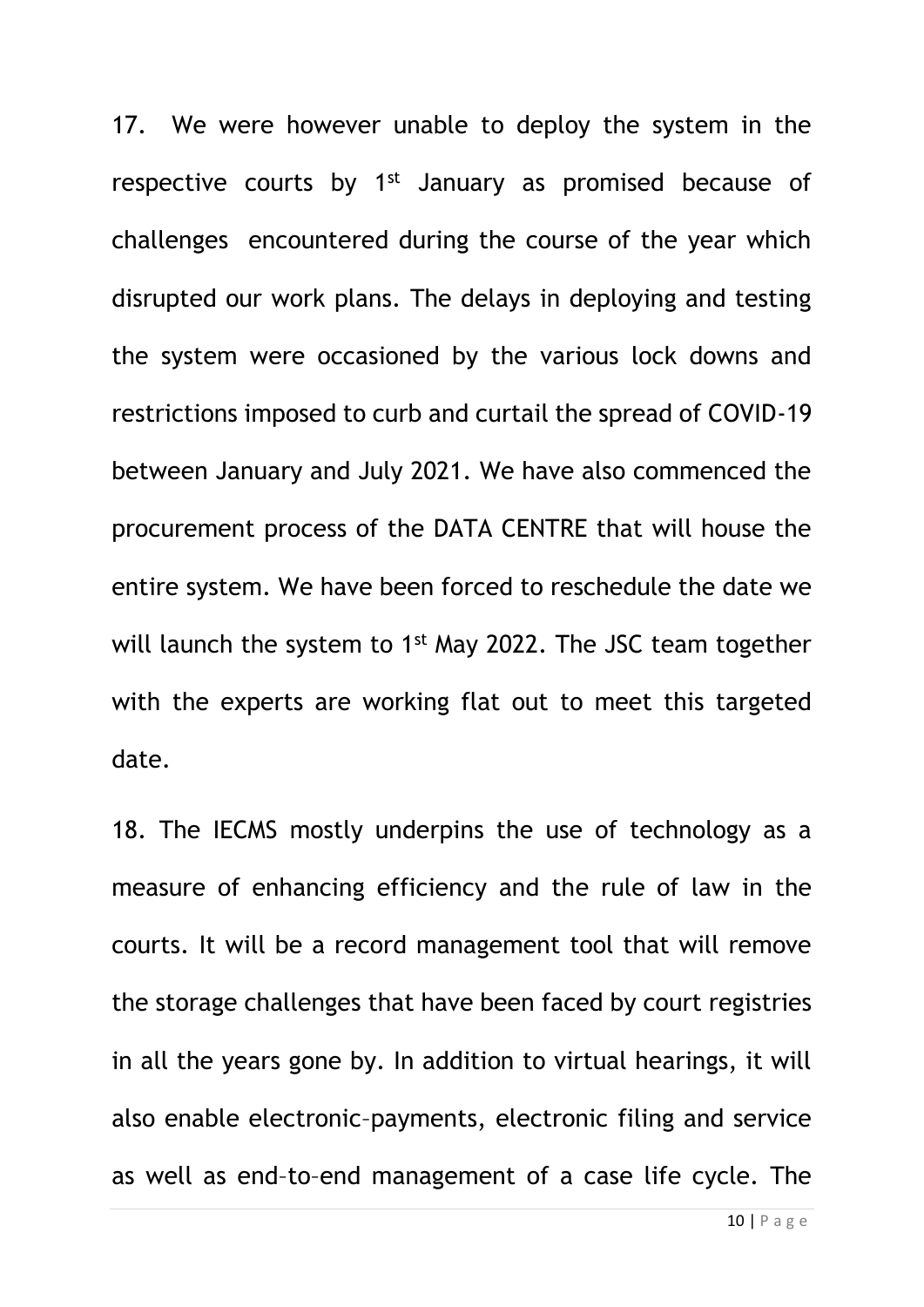system is expected to assist in managing court backlogs and in decisively dealing with the vice of corruption, as it contains components such as automatic case allocation.

19. This system integrates all the players in the justice sector. These players are the legal practitioners, NPA, office of the Attorney General, ZACC, ZRP and Zimbabwe Prisons and Correctional Service. It is important that each of these institutions embraces and gets to know how the system operates. We have on our part arranged intensive training that will be conducted by the service provider and JSC ICT team and this will happen between now and the next two months. The JSC will be requesting each of these institutions to second members of staff who will be involved in accessing and using the system so that they are trained.

20. Filing of documents into the system may be done using any of the available electronic gadgets like a smart phone, IPad or tablet, laptop or computer. We are also opening e-filing centres at every court house in Zimbabwe. These centres will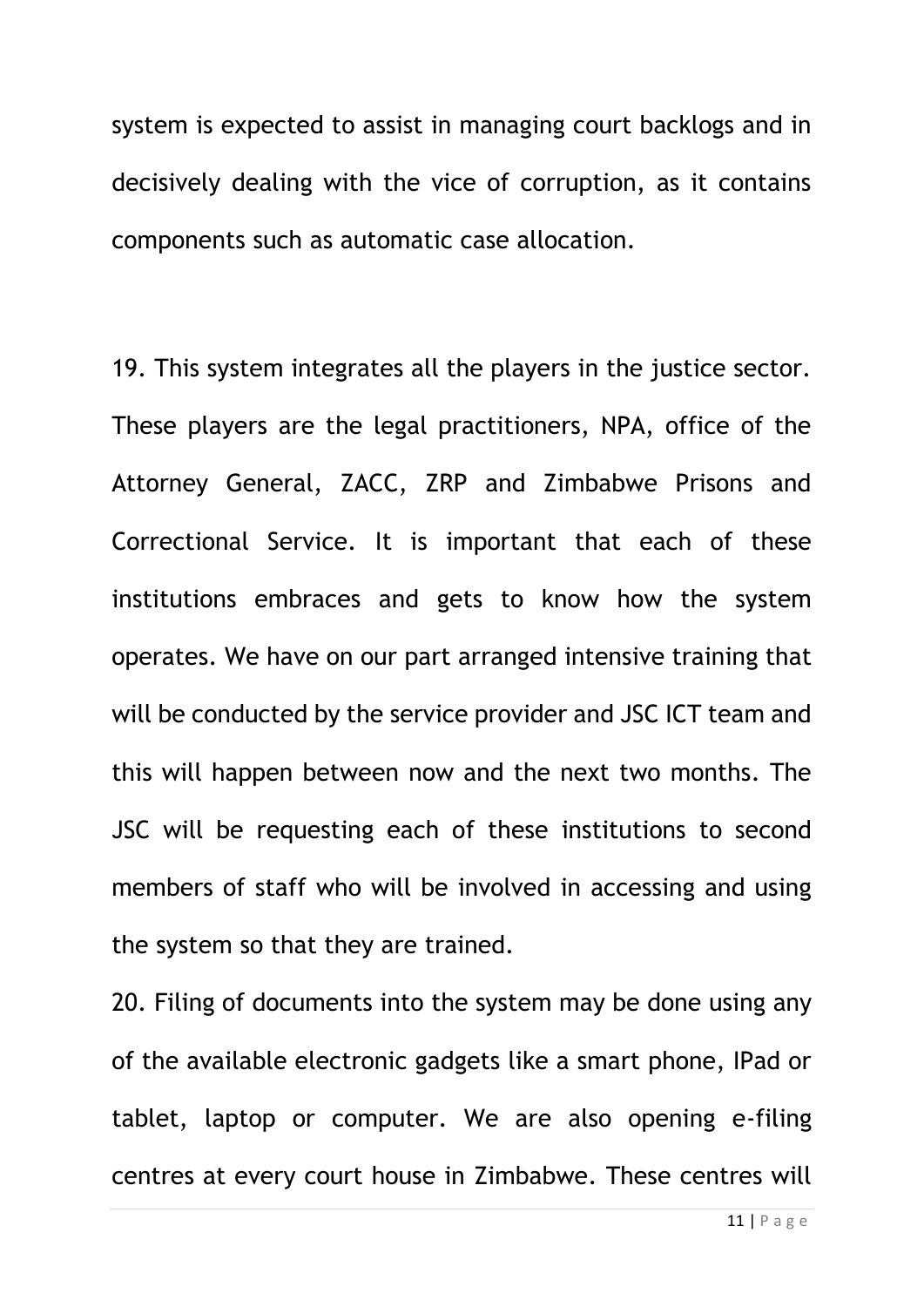be manned by skilled members of staff who will assist litigants including members of the public to lodge their matters into the system. What this entails is that if one wants to file any matter or documents in any of the three courts mentioned above and you lack the skill or gadget to perform the task, you only need to visit the court nearest to where you reside and you can make use of the e-filing centre and equipment at that station.

21. As indicated, a key component of the IECMS system is the use of virtual courts. In view of the ravages of the COVID-19 pandemic, we have taken the position that the virtual courts must be established without delay even before the launch of the system. To that end JSC has partnered with the UNDP, UNICEF and ICJ to set up virtual courts in each of our ten provincial centres and the High Court. Virtual court equipment has already been installed at Harare Magistrates' Court and at the High Court in Harare. The system connects the two courts with Harare Remand Prison. We expect the commissioning of this equipment to be done without delay, at least during the course of this term.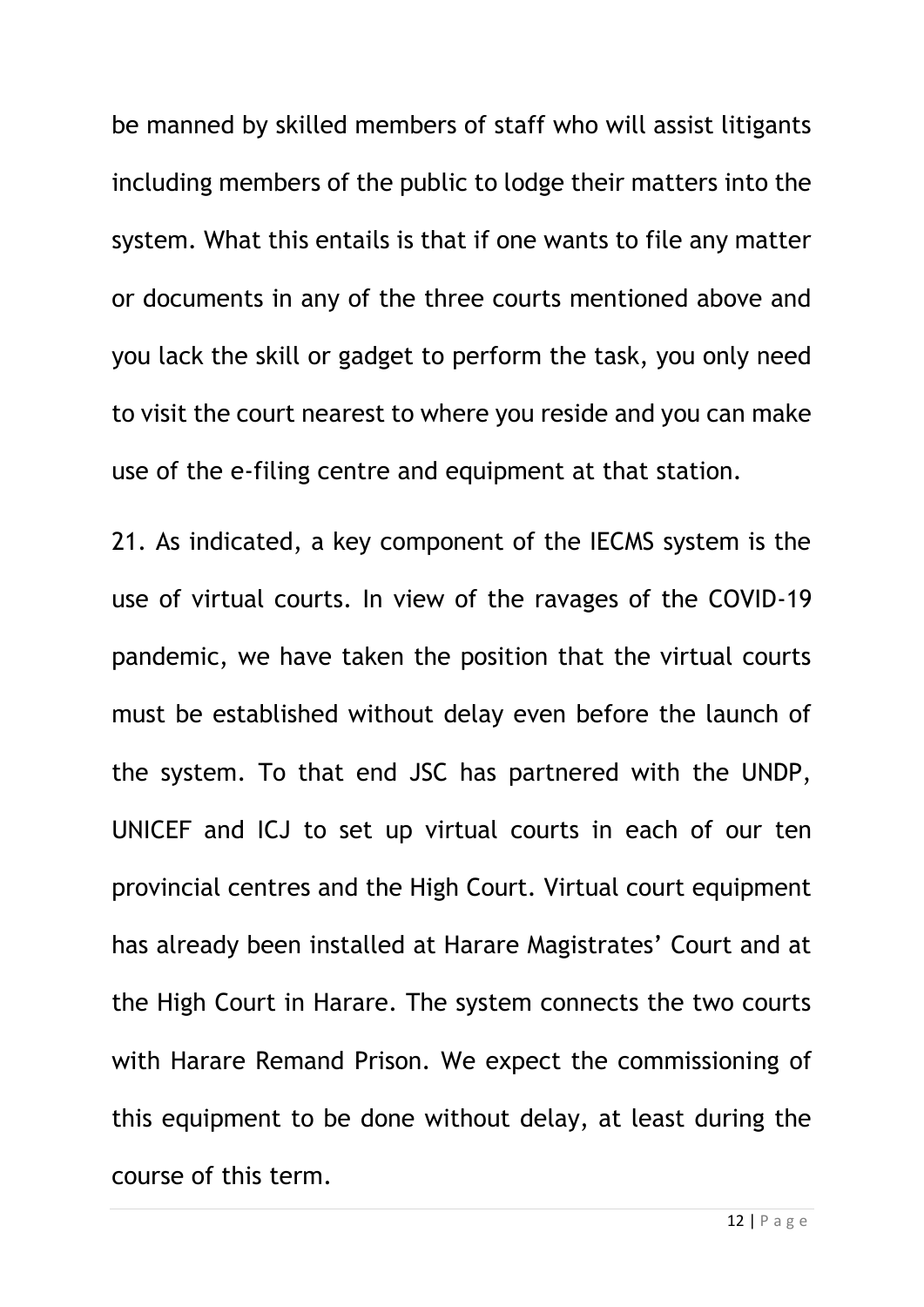**22. Distinguished Guests, Ladies and Gentlemen**, the use of technology in our everyday lives is here to stay. We should never allow ourselves to be left behind. During the course of this term, the JSC will be interacting and engaging with you in your various capacities with more information on how the system operates as we prepare to go live in May.

### **COMMERCIAL COURT DIVISION OF THE HIGH COURT**

23. It is my fervent hope that the Commercial Court Division of the High Court will start operations during this legal year. Work on Bristol House that houses the Commercial Court is almost complete. As you might recall, a moratorium was placed on the operations of the Commercial Court by the Minister of Justice, Legal and Parliamentary Affairs in Statutory Instrument 249 of 2020 on 23 October 2020. The Commercial Court could not have ensued in the absence of the requisite infrastructure and attendant automation of the division. Consequently, the effective date of the High Court (Commercial Division) Rules, was suspended to a date that the Honourable Minister will in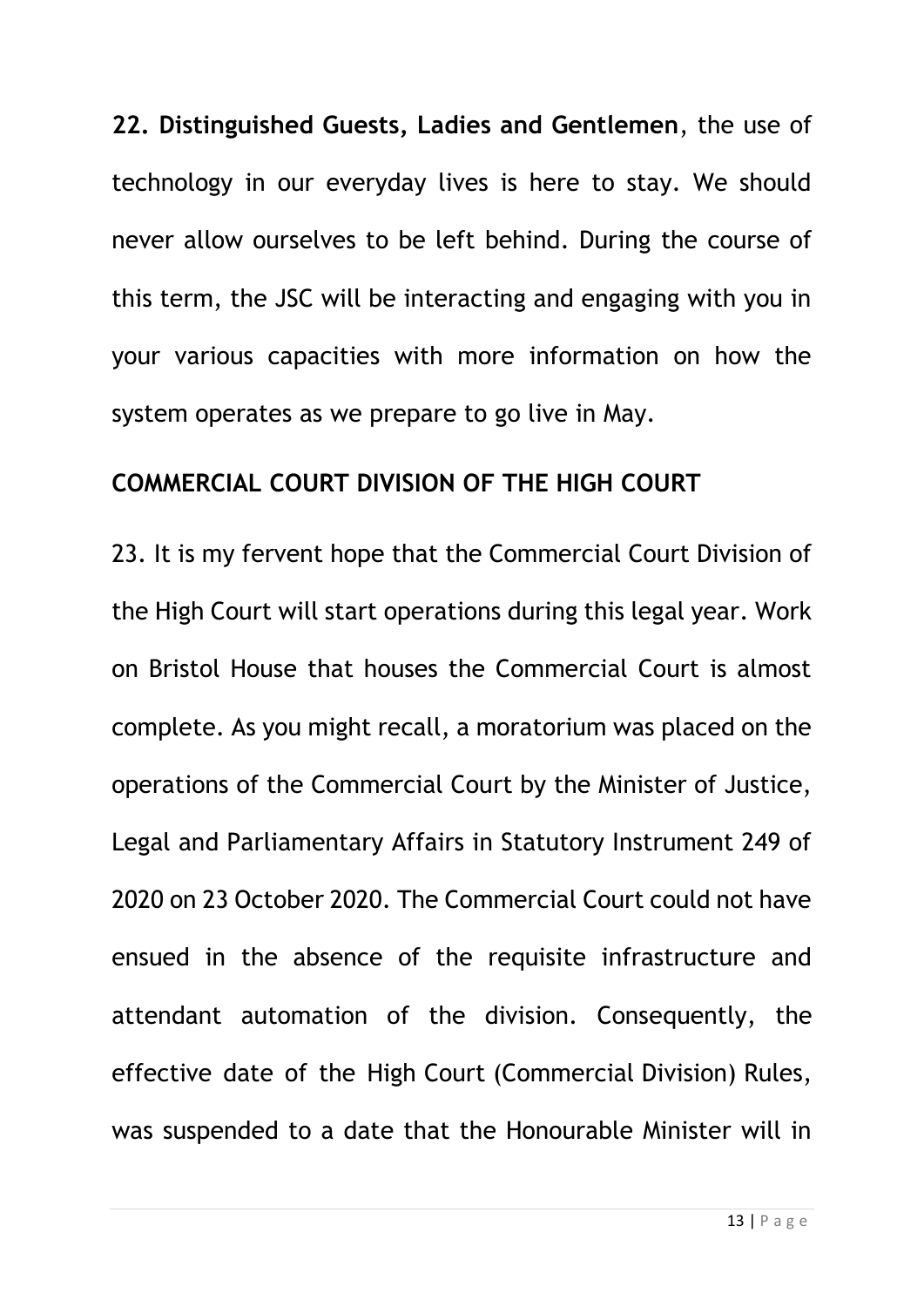consultation with the Chief Justice fix, by way of a statutory instrument. The reprieve has allowed us to put in place all the required infrastructure before re-operationalising the division. This court will be paperless and will solely deal with commercial disputes paving way for legal practitioners and litigants alike to experience quality delivery of justice that will be underpinned by the Integrated Electronic Case Management System (IECMS).

#### **STATION'S WORK LOAD AND OPERATIONAL STATISTICS**

**24. Distinguished Guests, Ladies and Gentlemen**, the registry at Chinhoyi High Court has so far received 63 cases. This first term of the 2022 legal year, the National Prosecuting Authority has set down for trial 19 murder cases drawn from the following areas, Chinhoyi, Kadoma, Karoi, Mutorashanga, Zvimba, Chemagamba, Magunje, Kariba, Mhangura and Kenzamba. These areas cover almost every area within the catchment area for this High Court station. The number of cases is high and is testimony that the sanctity of life is not important to others as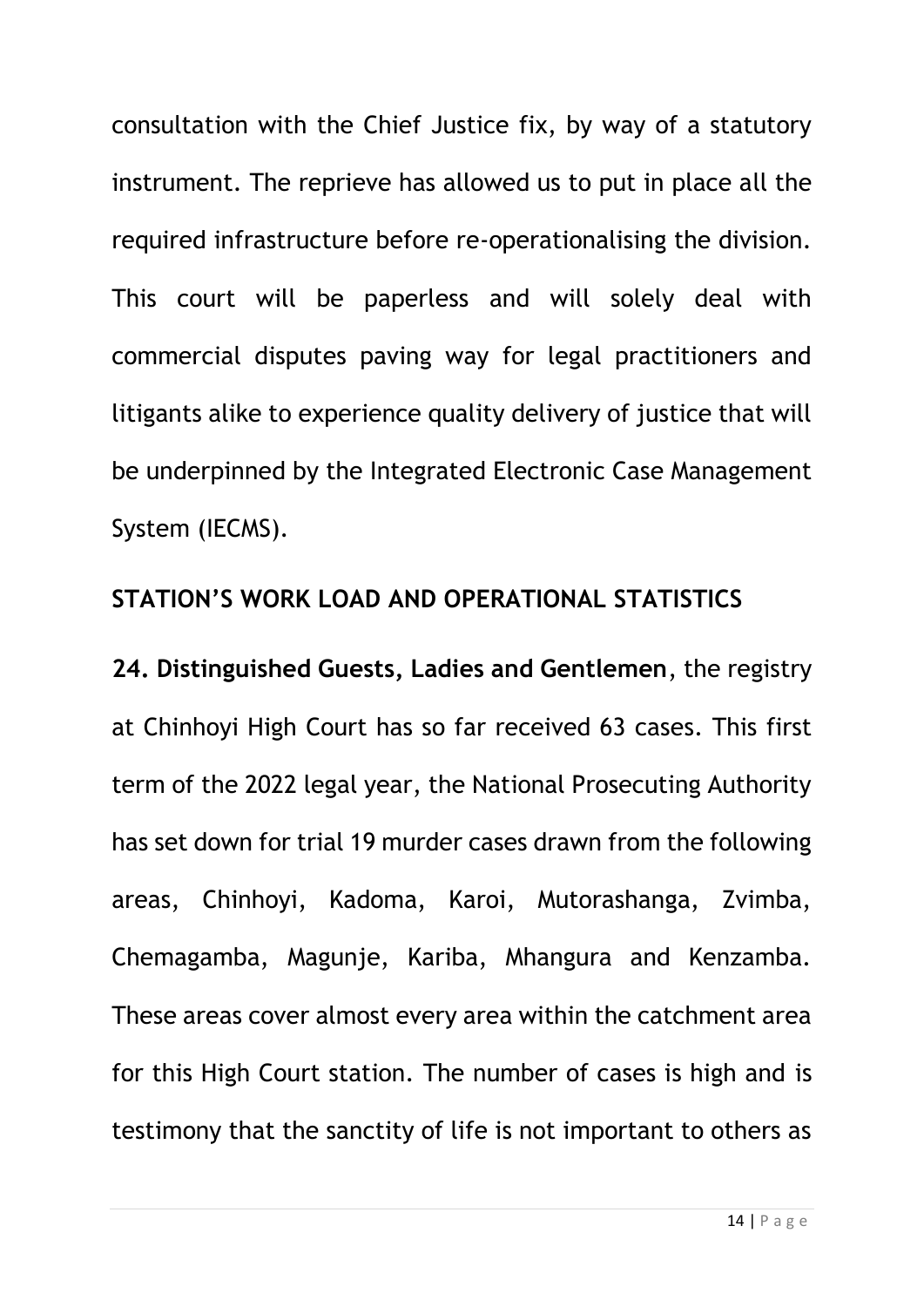precious life is unnecessarily lost. Nonetheless, be rest assured that my fellow Honourable Judge shall deal decisively with the matters.

25. It would be remiss of me not to acknowledge the effort put in by stakeholders in the criminal justice system particularly the National Prosecuting Authority and the Zimbabwe Republic Police, in coming up with a criminal cause list within a short period since our last all stakeholders meeting. It is my humble plea to everyone to play ball and ensure that cases proceed as scheduled.

26. The following are the registry statistics as at 31 December 2021:

### **CIVIL MATTERS**

| <b>NATURE</b>             | <b>RECEIVED</b> |
|---------------------------|-----------------|
| <b>SUMMONS</b>            | 8               |
| <b>COURT APPLICATIONS</b> | 12              |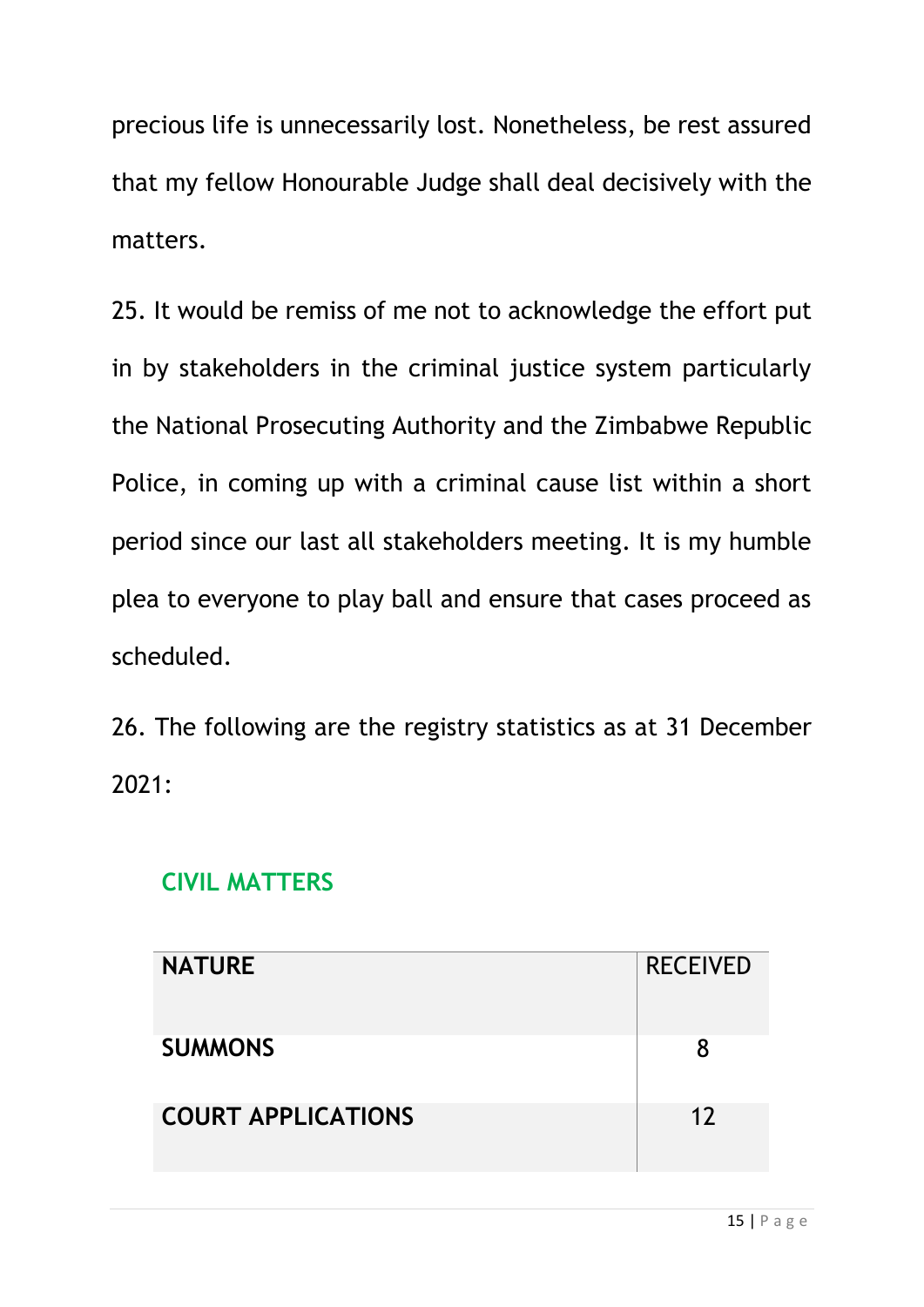| <b>CIVIL APPEALS</b>               |    |
|------------------------------------|----|
| <b>CHAMBER APPLICATIONS</b>        |    |
| <b>URGENT CHAMBER APPLICATIONS</b> |    |
| <b>GRAND TOTAL</b>                 | 74 |

| <b>CRIMINAL MATTERS</b>      |                 |
|------------------------------|-----------------|
| <b>NATURE</b>                | <b>RECEIVED</b> |
| <b>CRIMINAL APPEALS</b>      | 20              |
| <b>CRIMINAL TRIALS</b>       | 19              |
| <b>BAIL APPLICATIONS</b>     | 0               |
| <b>CRIMINAL APPLICATIONS</b> | 0               |
| <b>REVIEWS</b>               | 0               |
| <b>GRAND TOTAL</b>           | 39              |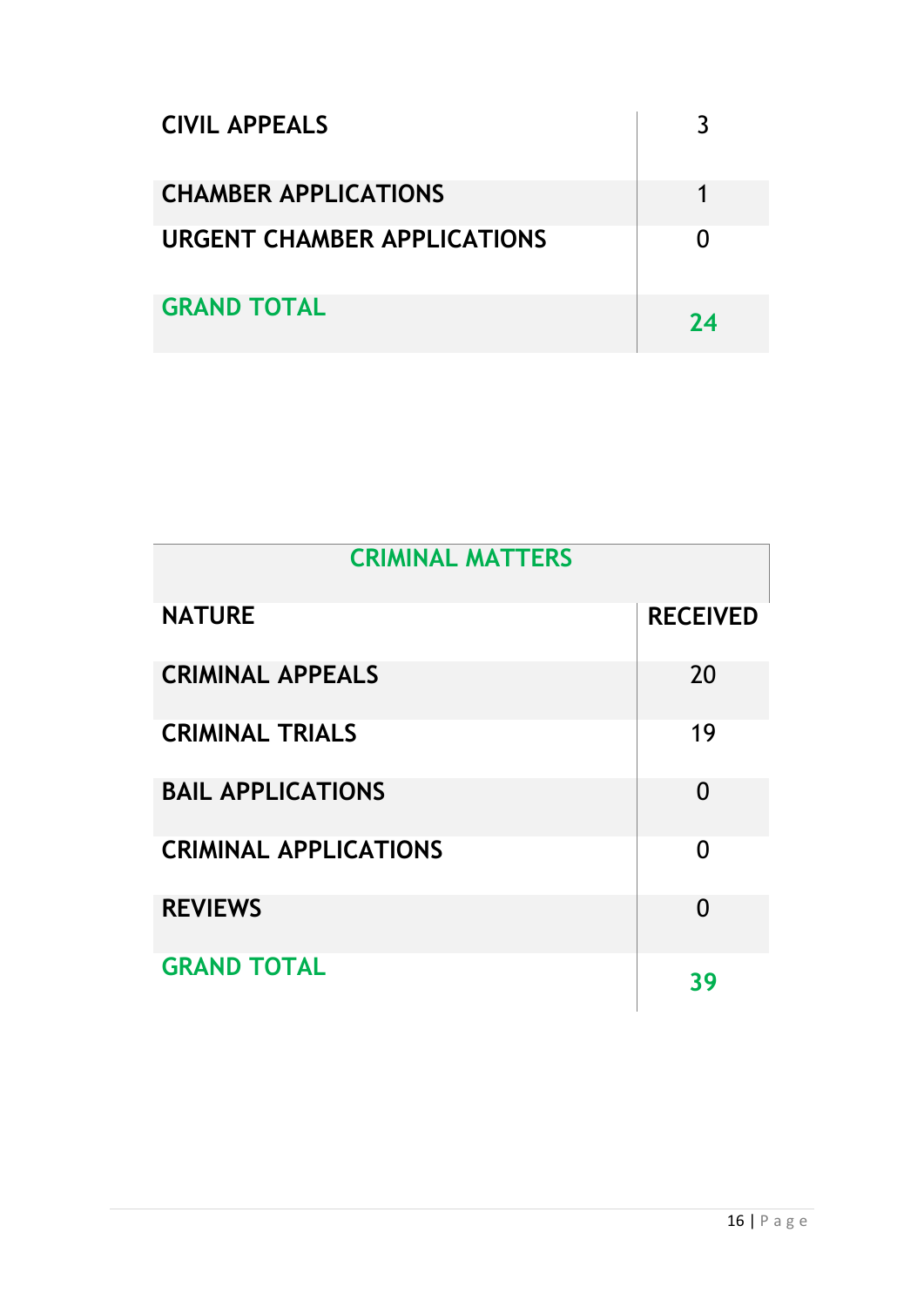## **SUPPORT SERVICES AND DEVELOPMENTS IN THE LAW**

**27. Distinguished Guests, Ladies and Gentlemen**, this past year saw the enactment of the new High Court Rules, 2021.It has been a longstanding ambition of the judiciary to bring the High Court Rules into conformity with the other recently legislated rules of the Superior Courts such as the Supreme Court Rules, 2018 and to also ensure that these Rules which had last been reviewed decades ago are in conformity with the new constitutional provisions. This move will undoubtedly bolster the operations of the Court whilst ensuring that Judges can effectively and efficiently dispense justice.

28. In the interim, growing pains are to be expected as judicial officers, legal practitioners and litigants come to grips with the full import of the changes to the Rules. This adaption phase is key to the enhancement of efficiency in the administration of justice. During these initial stages of applying the Rules, we are bound to identify gaps and inconsistences that would require attention. The Honourable Chief Justice has to this end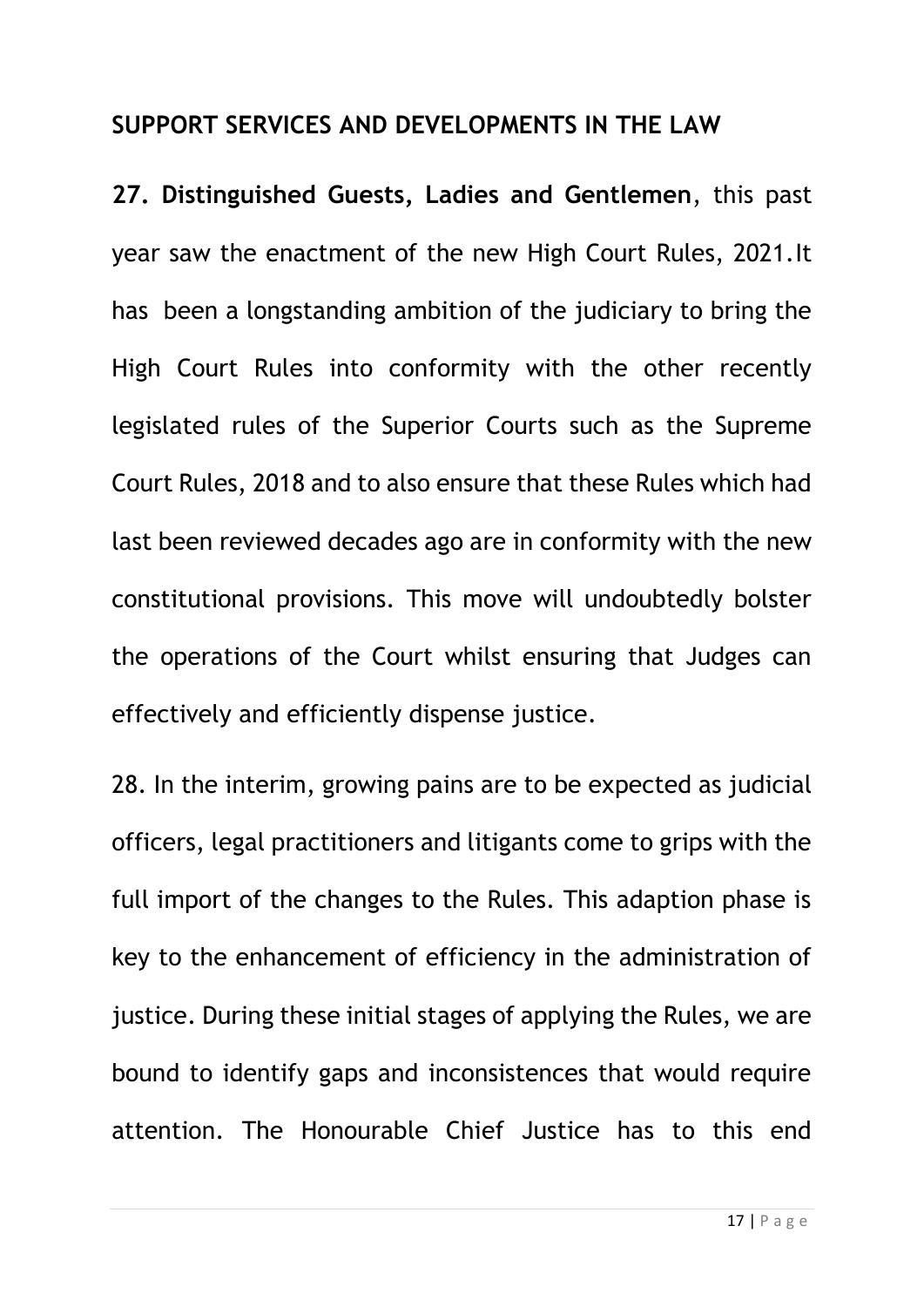resuscitated the Rules Committee that will be chaired by the Honourable Deputy Chief Justice and also constituted by members from various other institutions in the profession. One of the immediate tasks of the committee will be to attend to all the identified imperfections in the High Court Rules.

29. It is vital to appreciate that the input and feedback from stakeholders is important especially if the newly adopted Rules are to be of assistance to the Court and the profession including the litigating public.

30. On this note, on my behalf and the Honourable Chief Justice's, I would like to thank the Ministry of Justice, Legal and Parliamentary Affairs, the Office of the Attorney General, the Law Society of Zimbabwe, civic organisations and other stakeholders who partnered with the JSC to review these Rules before their enactment. May we always find unity in achieving our common purpose of delivering justice to the citizenry.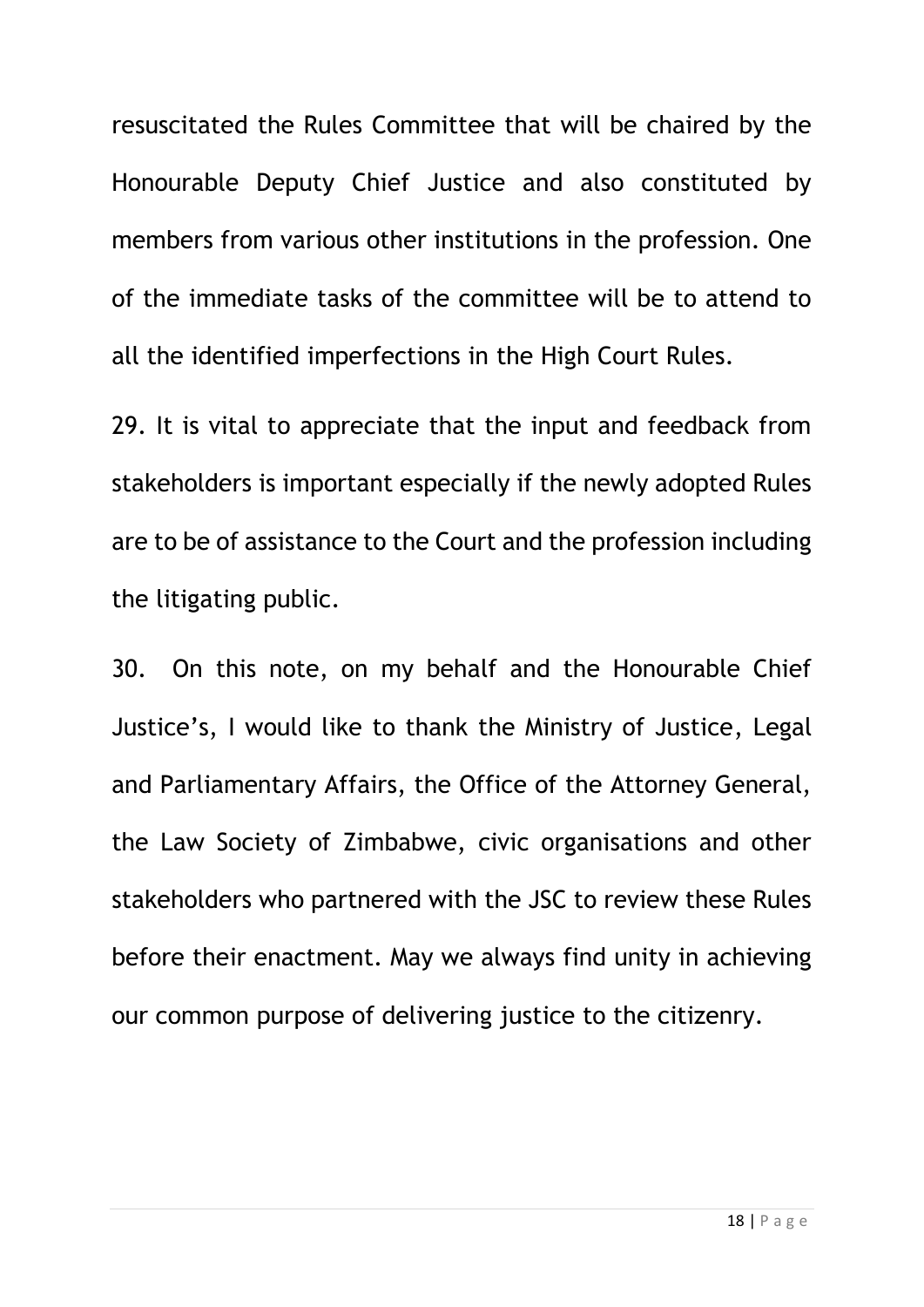#### **STAKEHOLDER RELATIONS**

**31. Distinguished Guests, Ladies and Gentlemen**, the cordial relationship that we have enjoyed with our stakeholders has remained intact. A team from the High Court visited Chinhoyi Remand Prison, on 24 November 2021. It made observations and recommendations that were meant to capacitate the Zimbabwe Prison and Correctional Service. It is my fervent hope that future visits will see an adoption of the recommendations. We also have plans to visit other prisons in Kadoma and Karoi during the year.

32. To the Zimbabwe Republic Police, National Prosecuting Authority, Attorney General's Office, the Magistracy, Prison Services, Civic Society, Ministry of Justice Legal and Parliamentary Affairs, media and the Law Society of Zimbabwe, may you keep up the constant and consistent engagement with the courts to ensure that there is an efficient and effective judiciary in the country. With your support, we guarantee you